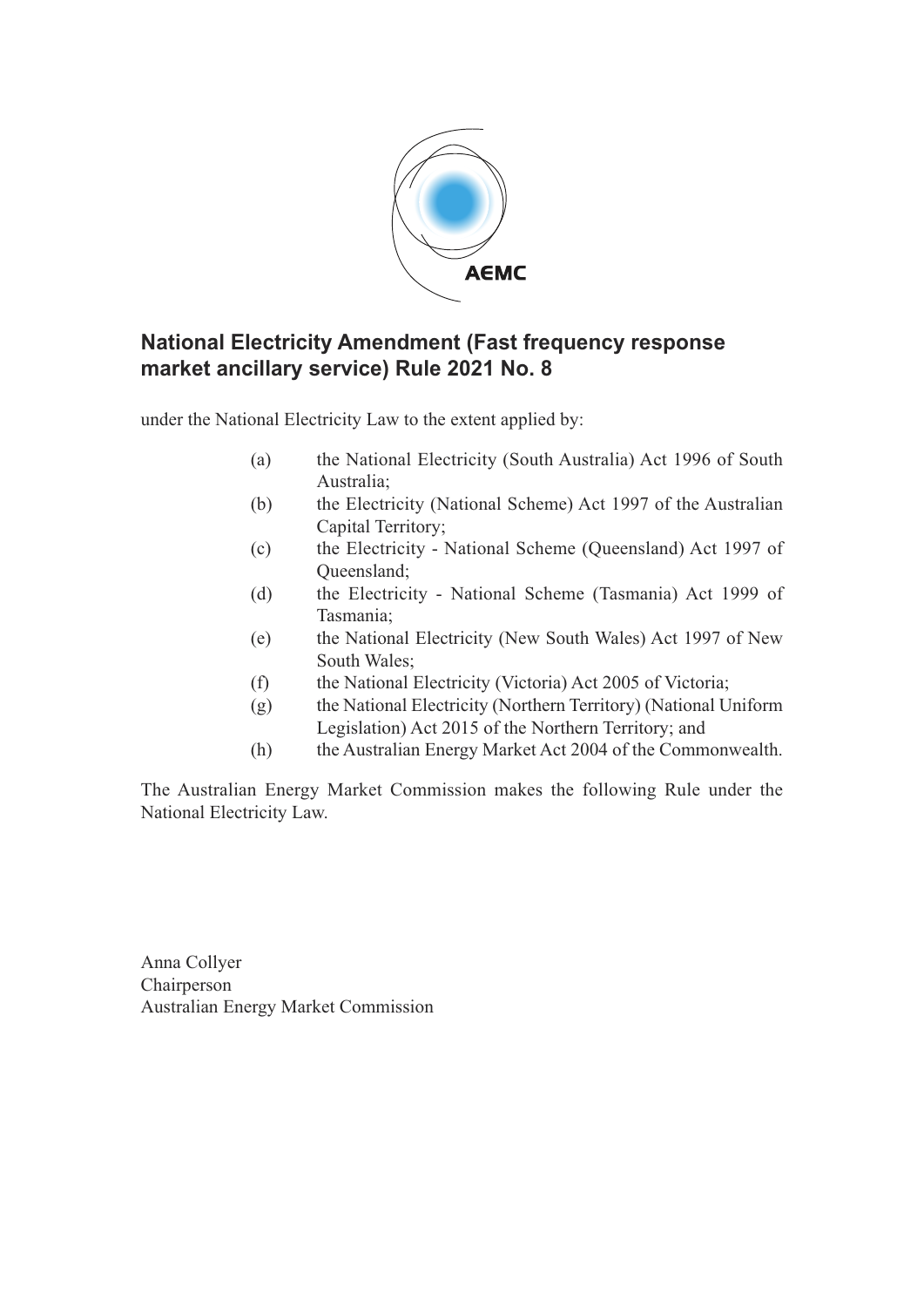# **National Electricity Amendment (Fast frequency response market ancillary service) Rule 2021 No. 8**

## **1 Title of Rule**

This Rule is the *National Electricity Amendment (Fast frequency response market ancillary service) Rule 2021 No. 8.*

# **2 Commencement**

Schedule 1 of this rule commences operation on 9 October 2023. Schedule 2 of this rule commences operation on 22 July 2021.

# **3 Amendment to the National Electricity Rules**

The National Electricity Rules are amended as set out in Schedule 1.

# **4 Savings and Transitional Amendment to the National Electricity Rules**

The National Electricity Rules are amended as set out in Schedule 2.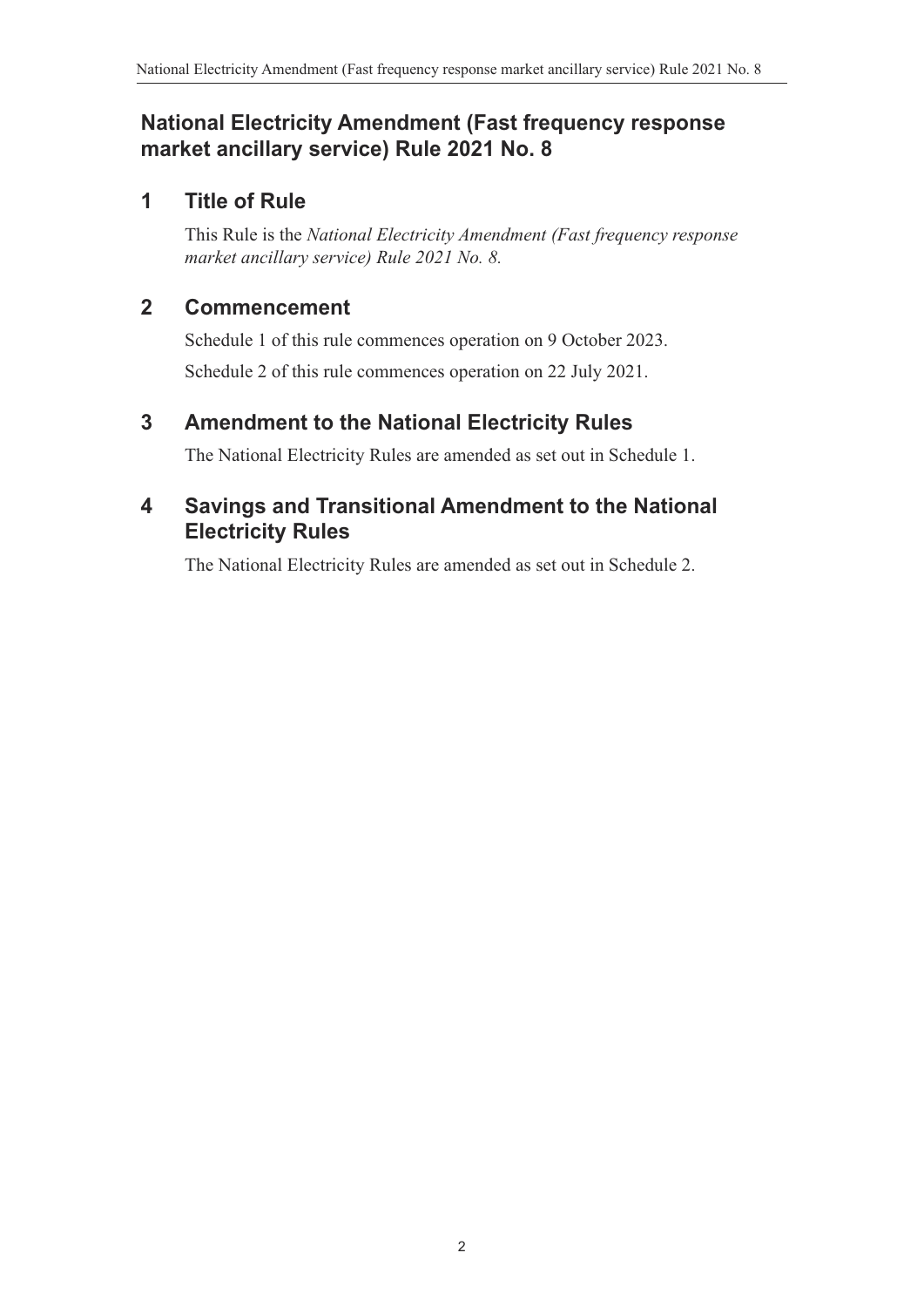### **Schedule 1 Amendment to the National Electricity Rules**

(Clause 3)

### **[1] Clause 3.11.2 Market ancillary services**

In clause 3.11.2(a)(7), omit "and".

### **[2] Clause 3.11.2 Market ancillary services**

At the end of clause 3.11.2(a)(8), omit "." and substitute ";".

#### **[3] Clause 3.11.2 Market ancillary services**

In clause 3.11.2(a), after paragraph (8), insert:

- (9) the *very fast raise service*; and
- (10) the *very fast lower service*.

#### **[4] Clause 3.15.6A Ancillary service transactions**

In clauses 3.15.6A(f) and 3.15.6A(f)(1), insert "*very fast raise service*," immediately before "*fast raise service*,".

### **[5] Clause 3.15.6A Ancillary service transactions**

In clause 3.15.6A(f), in the definition of "RTCRSP (in \$)" in the formula, insert "*very fast raise service,*" immediately before "*fast raise service*,".

### **[6] Clause 3.15.6A Ancillary service transactions**

In clauses 3.15.6A(g) and 3.15.6A(g)(1), insert "*very fast lower service*," immediately before "*fast lower service*,".

#### **[7] Clause 3.15.6A Ancillary service transactions**

In clause 3.15.6A(g), in the definition of "RTCLSP (in \$)" in the formula, insert "*very fast lower service*," immediately before "*fast lower service*,".

## **[8] Clause 4.8.16 AEMO reporting on frequency performance**

In clause 4.8.16(b), after subparagraph (1), insert:

(1A) the basis on which *AEMO* determined the quantity and type of any *market ancillary service* or combination of *market ancillary services*, procured by *AEMO* in order to improve *power system frequency* control outcomes, including, to the extent that is relevant, the relationship between the volume of the *market*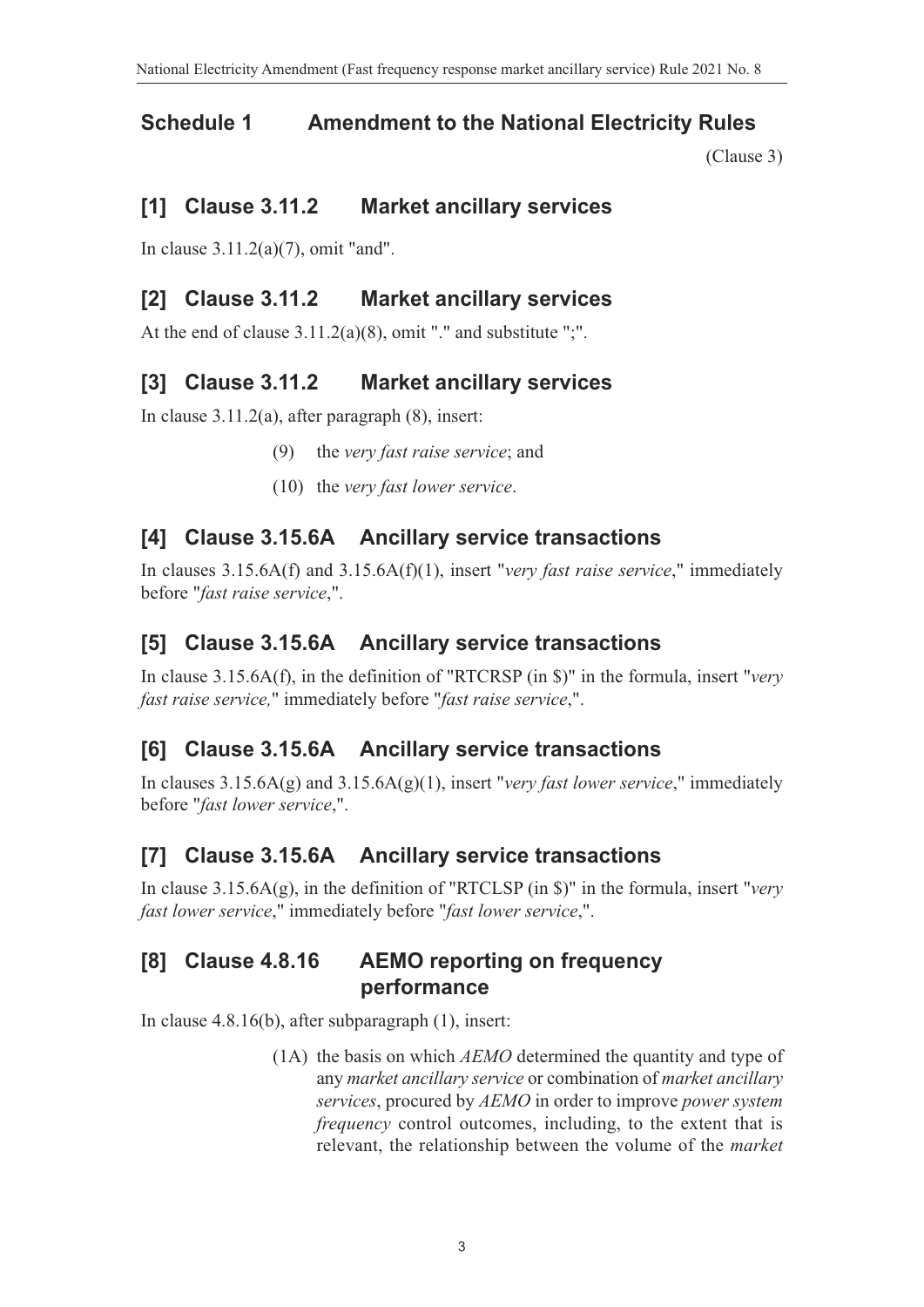*ancillary services* procured and the levels of *inertia* in the *power* system.

# **[9] Chapter 10 New Definitions**

In Chapter 10, insert the following new definitions in alphabetical order:

#### *very fast lower service*

The service of providing, in accordance with the requirements of the *market ancillary service specification*, the capability of very rapidly (more rapidly than the *fast lower service*) controlling the level of *generation* or *load* associated with a particular *facility* in response to the locally sensed *frequency* of the *power system* in order to arrest a rise in that *frequency*.

#### *very fast raise service*

The service of providing, in accordance with the requirements of the *market ancillary service specification*, the capability of very rapidly (more rapidly than the *fast raise service*) controlling the level of *generation* or *load* associated with a particular *facility* in response to the locally sensed *frequency* of the *power system* in order to arrest a fall in that *frequency*.